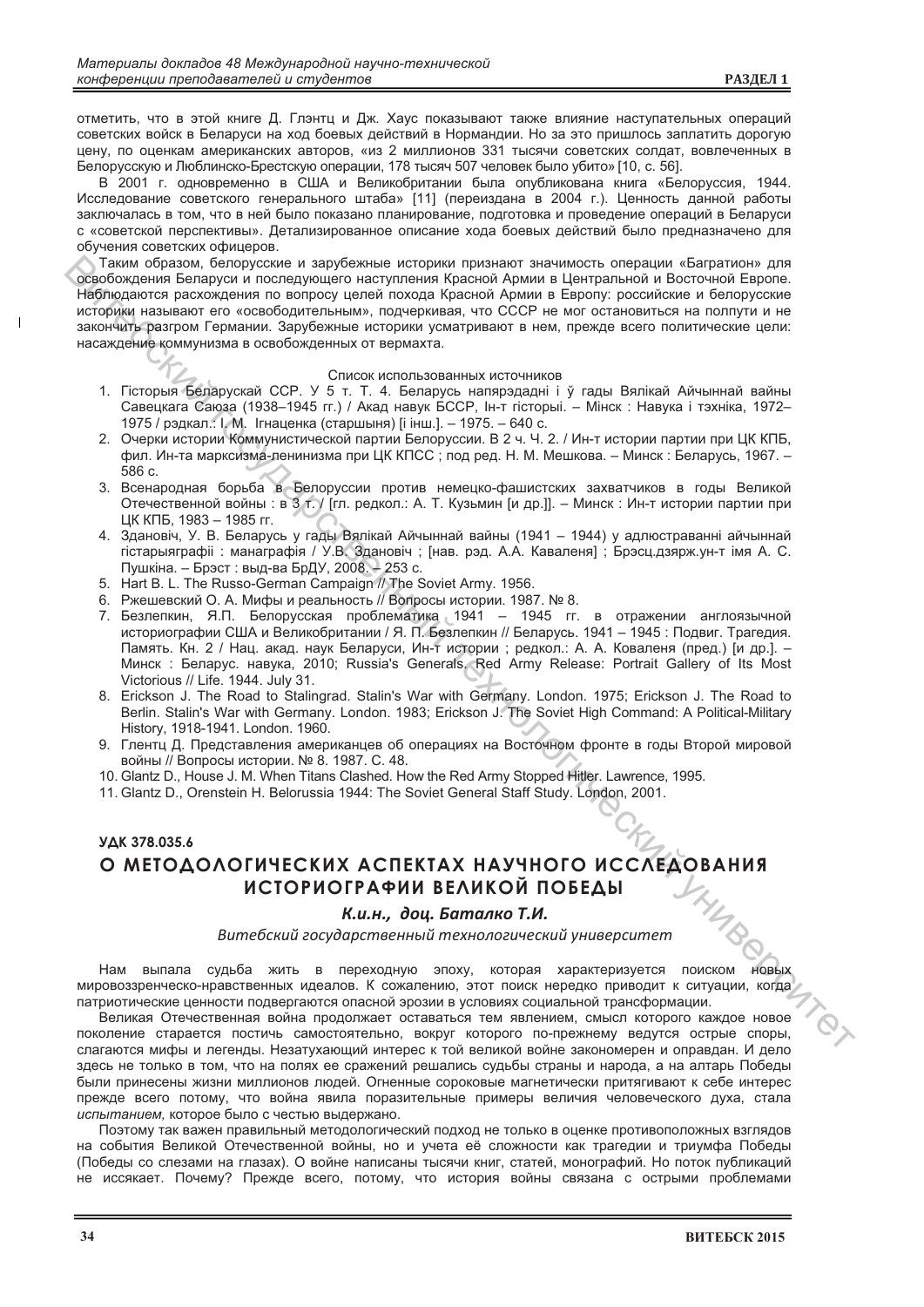современности. По прогнозам некоторых политиков, ученых (как отечественных, так и зарубежных), противостояние позиций и суждений на значимость победы над фашизмом, вклад в неё советского народа и его вооруженных сил, оценку тех или иных событий Великой Отечественной войны и в целом Второй мировой войны будет обостряться.

Известны высокие оценки усилий советского народа в войне, высказанные У. Черчиллем, Ф. Рузвельтом, Ш. де Голлем. В то же время существовали и существуют влиятельные круги, как в России, так и рубежом, которых такие оценки никак не устраивают. Около 100 депутатов Европарламента обратились к главам мировых государств не праздновать день Победы в Москве 9 мая 2005 г. ведь признание всемирно исторического значения Победы означало бы признание и решающей роли Союза ССР в её достижении, что никак не устраивает зарубежных недоброжелателей. К сожалению, появляются «новопрочтенцы» Великой Отечественной войны и на территории бывшего СССР. Не унимаются голоса, что наша Победа это пиррова победа, что она одержана слишком большой ценой. После многочисленных публикаций различных «суворовых» даже пафосный отзыв о нашей Победе надолго стал дурным тоном. В публикациях, появившихся на постсоветском пространстве, навязывалась мысль, что феномен Великой Победы детище мощно брежневской пропаганды, это искажение реальной Победы, которую на самом деле сложно отличить от поражения.

На кафедре социально-гуманитарных дисциплин ведется научное исследование методологических аспектов воспитательно-нравственного потенциала Великой Победы.

Авторы данного исследования поставили перед собой задачи анализа опубликованных различных работ, связанных с историей войны: исследовательских, мемуарных, публицистических, художественных. В них раскрыт код и значение боевых действий на советско-германском фронте, масштабы всенародной борьбы в тылу врага, роль советского тыла в создании предпосылок для разгрома противника, показаны источники силы СССР причины его победы, патриотизм советских людей, их героизм на фронте и в тылу, благотворительное влияние победы Советского Союза на дальнейшие судьбы человечества. Анализ данной литературы о войне свидетельствует, что она наряду со значительными достижениями во всех областях не лишена элементов тенденциозности, проявляемой, прежде всего в подчинении истории политике. Вплоть до распада СССР историография Великой Отечественной войны на протяжении всего своего существования контролировалась сверху, Центральным комитетом КПСС. После распада СССР, хотя и исчез прежний партийный контроль, история войны продолжает писаться по политическим меркам. В ней отражаются симпатиями и антипатиями определенных слоев населения, а так же интересы тех, кто стоит у власти. Воздействие на пишущих историю войны оказывается если и не жестким контролем сверху как раньше, то с помощью различных экономических факторов. Действует принцип, кто платит, тот и музыку заказывает: таким образом отечественная историография минувшей войны в целом несет в себе два сильно отличающихся друг от друга периода. Первый продолжавшийся до второй половины 80-х годов – это период советской историографии. Второй начавщийся с провозглашением перестройки и гласности - это постсоветский. Каждый из этих периодов имеет свои отличительные черты.

Не ослабевает интерес в мире к вопросам изучения места и роли СССР в мировой политики в 1920-30-е гг. степени ответственности руководителей советского государства за начало войны. Эти вопросы получили освещение в разделе «Постсоветская историография положения СССР накануне Великой Отечественной войны». Вопросами создания международного военного трибунала, подготовки и проведения Нюрнбергского процесса, сыгравшего роль возмездия для главных военных преступников посвящен раздел «Нюрнбергский процесс: уроки истории». Истоками формирования патриотизма молодежи является не только социально-обшественные механизмы, но и патриотические (как на индивидуальном уровне, так и на групповом, коллективном). Изучению формирования особого психологического склада личности, где базовыми являются патриотизм, коллективизм, социальный оптимизм посвящен раздел научного исследования «Психологические аспекты формирования патриотизма студенчества в современных условиях». Проблемы национальной идентичности белорусов, которые становятся злободневными в условиях глобализации, борьбы за политическое влияние и власти в различных регионах планеты нашли свое отражение в разделе «Методологические аспекты изучения проблем, связанных с национальной идентичностью белорусов». Особое значение в истории белорусского народа имеет Первая мировая война для нашей страны за четыре года она определила мировую эволюцию всего последующего периода. Кроме огромных изменений в экономике, коммуникациях, социальной системе, произошла подлинная революция в национальной организации. Первая мировая война придала современную форму национальному вопросу. Она вывела на арену общественной жизни массы народа, фактически не участвовавшие в отечественной истории. При этом война сделала насилие легитимным оружием разрешения международных споров и инструментом социальных перемен. Она оставила после себя невиданное озлобление народов, которое выплеснулось в кровавую драму Второй мировой войны. Отдельным малоисследованным аспектом этой темы посвящен раздел «Трудности при проведении мобилизаций на белорусских землях в годы Первой мировой войны (1914-1918 гг.)».

Историография Великой Отечественной войны - в каком-то смысле даже более необъятная тема, чем сама война, поскольку предполагает анализ и самих событий военной поры, и их бесчисленных интерпретаций. В рамках нашего исследования можно обозначить лишь некоторые аспекты проблемы (своего рода «болевые точки») и наметить перспективы дальнейших исследований. С момента окончания Великой Отечественной войны минуло 70 лет. За это время возникла обширнейшая историография войны, давшая образцы работ, весьма разных как по степени глубины и широты охвата проблемы, так и по идеологической окраске и объективности. Создано немало по-настоящему значительных научных произведений, которые, казалось, должны были бы удовлетворить существующую потребность. Однако